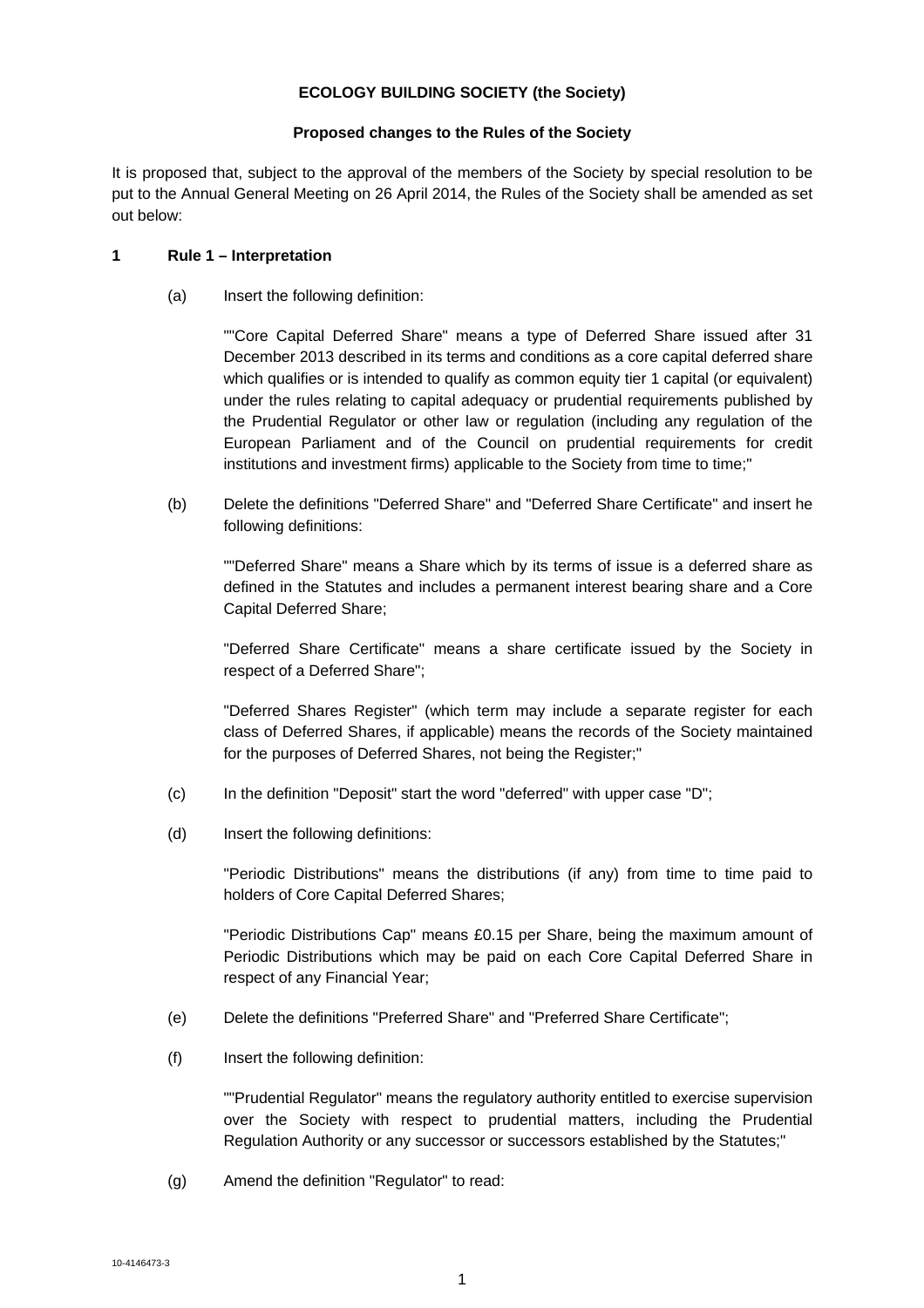""Regulator" means the relevant regulatory body established under the Financial Services and Markets Act 2000";

- (h) In the definition "Share" in sub-paragraph (i) after the word "payment" insert "(whether in cash or otherwise) or other consideration";
- (i) Delete paragraph (b) and insert:

"In these Rules, unless the context otherwise requires, for any reference to the value of a Shareholding, that value shall be taken as the amount standing to the credit of the Shareholding Member in respect of –

- (i) payments (in cash or otherwise) made on, or other consideration provided form, the Shares, and
- (ii) interest credited by way of capitalisation,

and for the purposes of these Rules, the paid-up or current nominal value of a Deferred Share, or the amount paid or deemed to have been paid (in cash or otherwise) on subscription of a Deferred Share, or such other amount as the Board considers appropriate, shall be treated as being to the Shareholding Member's credit for so long as he/she is entered in the Deferred Shares Register as the holder of a Deferred Share."

## **2 Rule 4 - Membership**

- (a) In Rule 4(1) replace the reference to "Register" with "Deferred Shares Register" and delete to two references to "Preferred Share";
- (b) In Rule 4(8)(b) delete the reference to "Preferred Share", replace the reference to "Register" with "Deferred Shares Register" and after the words "him/her" insert "or on his/her behalf".

# **3 Rule 5 – Death or Bankruptcy of Member**

- (a) In Rule 5(1)(b) after the word "Shareholding" add "other than in respect of a Deferred Share".
- (b) In Rule 5(2):
	- (i) after the reference to "Rule 4(8)," insert ", the applicable terms and conditions of issue in the case of a Deferred Share,"
	- (ii) delete the reference to "Preferred Share".

### **4 Rule 6 - Cessation of Membership**

(a) Replace Rule 6(1) with the following:

"Subject to paragraphs (2) and (3) below, a Shareholding Member shall cease to be a Shareholding Member if he/she ceases to hold a Share in the Society which, in the case of a Person who is a Member by virtue of holding a Deferred Share, will apply when his/her name is no longer entered in the Deferred Shares Register as the holder of a Deferred Share or a fraction of a Deferred Share."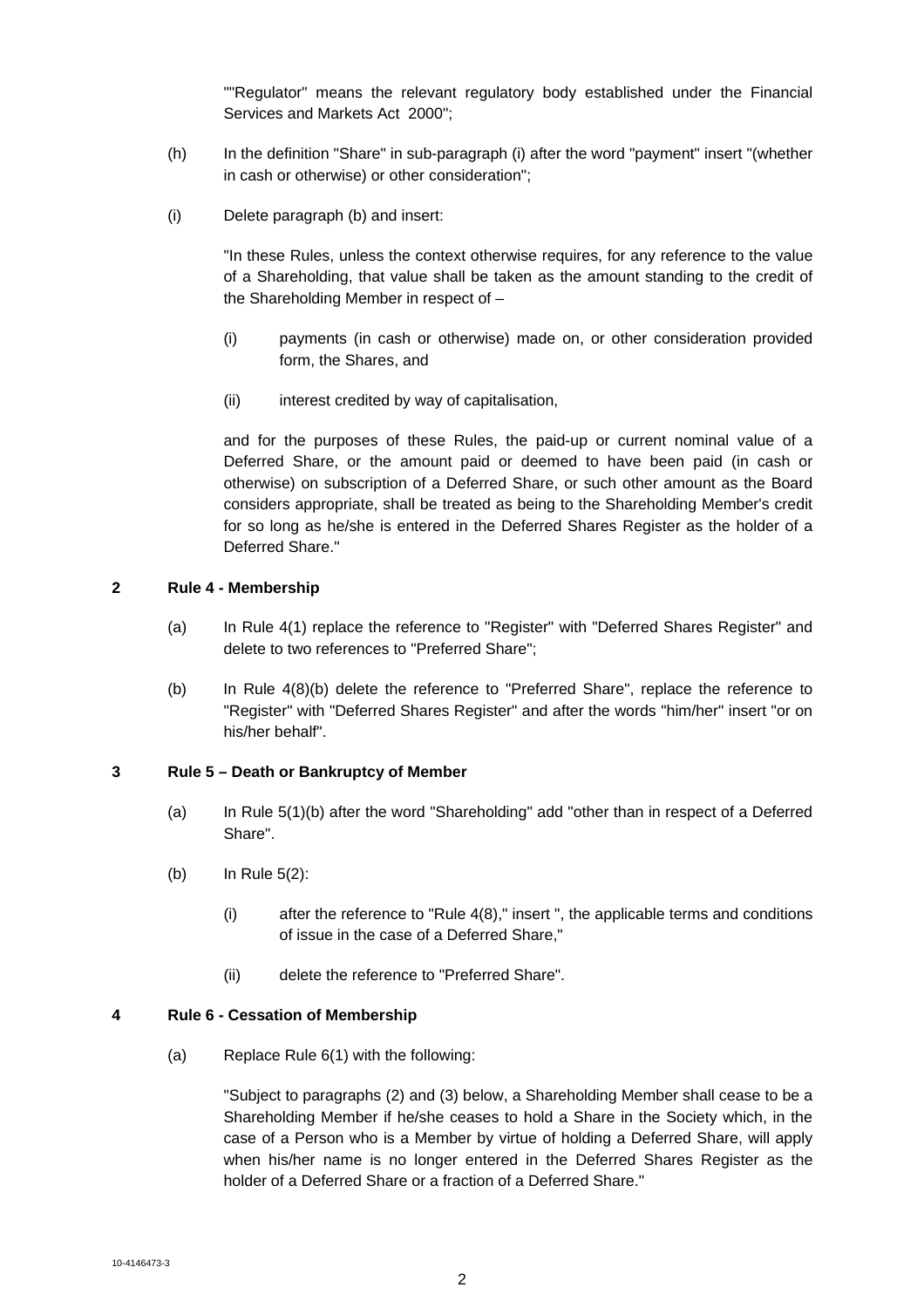(b) In Rule 6(3) replace the introductory words before the word "Society" with:

"Subject to the terms applying to the Share and save in relation to a Deferred Share (in respect of which the terms and conditions of issue shall apply),".

## **5 Rule 8 – Shares**

- (a) In Rule  $8(2)$  start the word "Preferred" with lower case "p";
- (b) Replace Rule 8(3) with the following:

"The terms and conditions of issue on which Shares or classes of Shares are to be issued shall be determined by the Board. Different classes of Deferred Shares may be issued on different terms and conditions including as to ranking, distributions, loss absorbency (including permanent or temporary write-down and re-instatement), conversion into Shares or debt and sharing in surplus assets on a winding-up or dissolution of the Society."

(c) Start Rule 8(4)(a) with:

"Except in relation to Deferred Shares (in respect of which the terms and conditions of issue shall apply),".

- (d) In Rule 8(5) insert the following introductory words "Except in relation to Deferred Shares, in respect of which the terms and conditions of issue shall apply," and delete the words "including the terms and conditions of issue of any Deferred Share or Preferred Share".
- (e) Delete Rule 8(6) and replace with:

"A Shareholding Member may transfer his Deferred Shares to any Person and no fee shall be charged in respect of a transfer of a Deferred Share. Subject to paragraph (7) below, a Shareholder Member may transfer all or any of his/her Deferred Shares in any manner which is permitted by the terms and conditions of issue and is from time to time approved by the Board.

A fully-paid Deferred Share shall be free from all liens in respect of liabilities to the Society."

(f) In Rule 8(7) delete the words "or Preferred Shares" in three places.

### **6 Rule 9 - Deposits with and Loans to the Society**

In Rule 9(4) amend the references to read "…Rule 8(4) and (5), Rule 12(5) and Rule 46" and delete the words "Deferred Share holder or Preferred Share holder" and insert "holder of Deferred Shares" and delete the words "or Preferred Share".

### **7 Rule 12 – Direction and Management**

Insert the following new Rule 12(6):

"The Board may determine and from time to time publish the policy of the Society in relation to the Periodic Distributions on any Core Capital Deferred Shares, which may include an expectation of future Periodic Distributions having regard to the ongoing profitability and long term viability of the Society, the need for the Society to ensure that it has adequate capital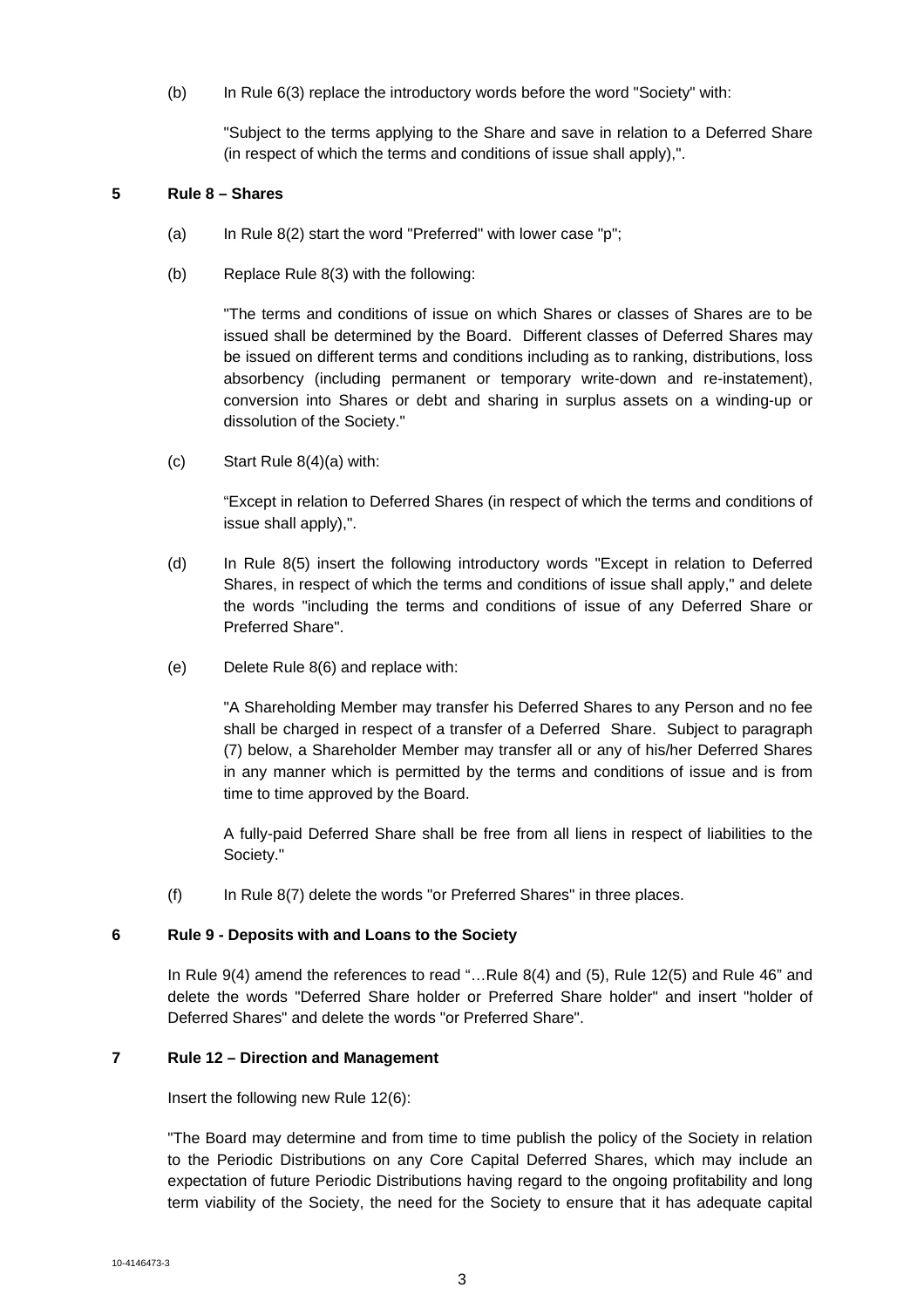resources and such other factors as the Board considers appropriate. The policy must provide that any such expectation (if given) is indicative only and not legally binding on the Society and that Periodic Distributions may be paid at the absolute discretion of the Board. Periodic Distributions may be paid either out of profits made by the Society in the relevant Financial Year or, subject to applicable law and regulation, out of the reserves of the Society available for distribution."

# **8 Rule 13 - Eligibility and Election of Directors**

- (a) In Rule 13(2)(b) delete the words "or Preferred Shares";
- (b) In the final paragraph of Rule 13(4) delete the two references to "or Preferred Shares" and replace the reference to "Register" with "Deferred Shares Register;"

# **9 Rule 27 – Reserves**

- (a) In Rule 27:
	- (i) renumber the existing Rule as 27(1);
	- (ii) in the second sentence, after the second time the word "Statutes" appears, insert "or other applicable regulations,";
	- (iii) after the word "interest" insert ", distributions";
	- (iv) replace the word "either" with "any";
	- (v) after the final word "Shares" insert "and any restrictions contained in these Rules".
- (b) Insert the following after Rule 27(2):

"Any Core Capital Deferred Share must be issued on terms that limit the amount of the Periodic Distributions that may be paid on any such Core Capital Deferred Share in respect of any given Financial Year to not more than the applicable Periodic Distributions Cap, in order to protect the reserves of the Society."

# **10 Rule 28 – Losses**

- (a) In Rule 28(2):
	- (i) after the word "borne" insert "first" and delete the words after "(if any)" in the first sentence;
	- (ii) insert the following additional sentence:

"If the reserves are insufficient to meet the loss in full, the balance of the loss following depletion of the reserves shall be met by the holders of Deferred Shares, or subordinated debt and, if applicable, other debt in accordance with the terms of those Shares and debts and all applicable laws and regulations. The foregoing provisions of this paragraph shall be without prejudice to any loss absorption by Deferred Shares or debt before depletion of the reserves in the manner and circumstances provided in the terms and conditions of such Deferred Shares or debt or otherwise as provided by applicable law and regulation."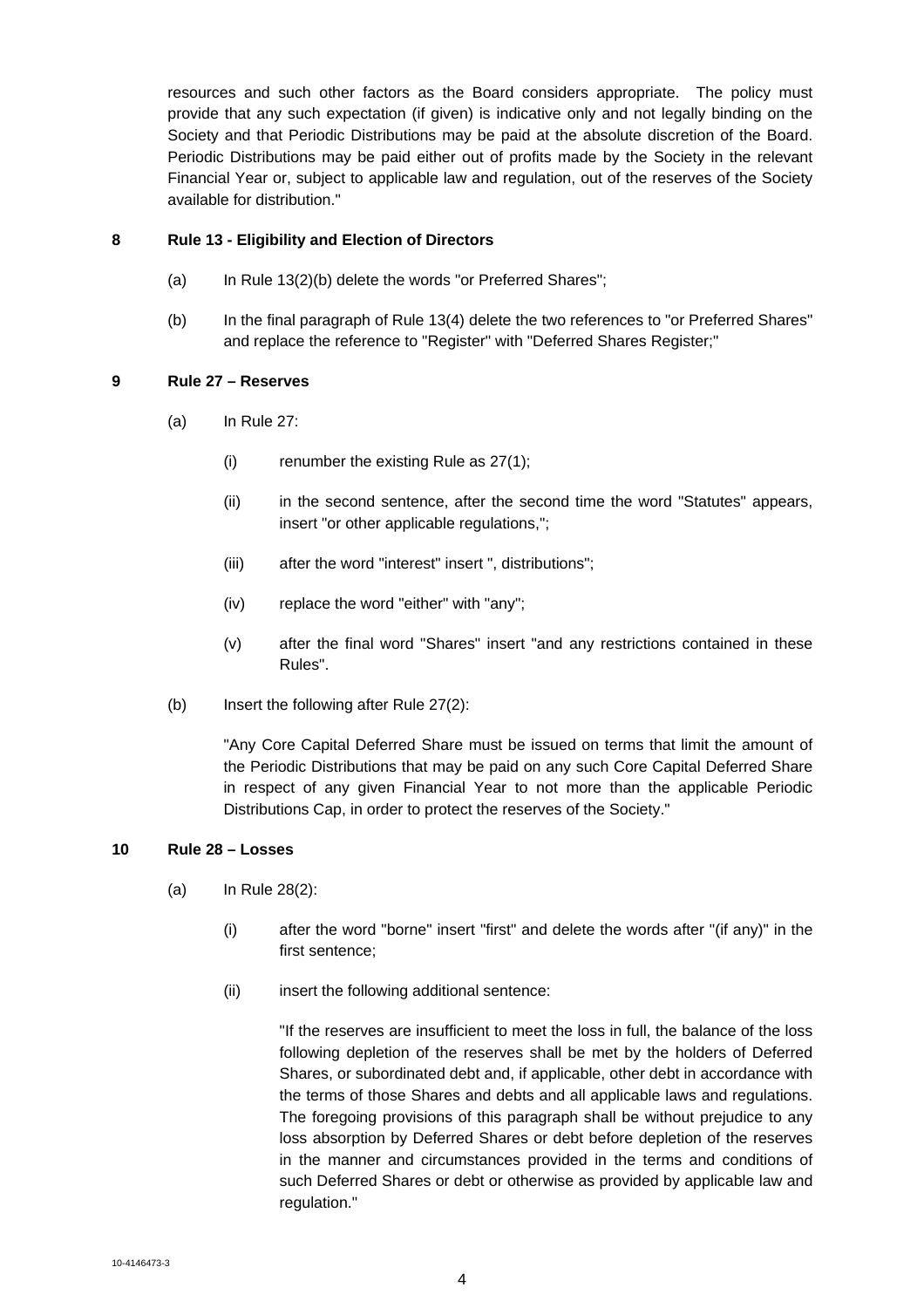(b) Move the wording in Rule 28(2) starting "If at any time" to a new Rule 28(3) and renumber existing Rule 28(3) as 28(4) and in new Rule 28(3) start the words "deferred shares" with upper case "D" and "S".

## **11 Rule 31 – Special Meetings**

- (a) In Rule 31(4) in the sentence starting "For the purposes of …" delete the two references to "or Preferred Share" and delete the reference to "Register" and insert "Deferred Shares Register";
- (b) In Rule 31(4) in sub-paragraph (ii) before the words "or mortgage account" insert "or a holding of Deferred Shares" and delete the words "or both, or his holding of Deferred Shares or Preferred Shares".

# **12 Rule 33 – Entitlement to Propose Resolutions**

- (a) At the end of Rule 33(1)(a) delete the two references to "or Preferred Share" and replace the reference to "Register" with "Deferred Shares Register";
- (b) In Rule 33(1)(c)(iii) delete the words "or Preferred Shares".

# **13 Rule 36 - Entitlement of Members to vote on Resolutions**

- (a) In Rule 36(3) delete the words "or Preferred Shares" and replace the reference to "Register" with "Deferred Shares Register"; and
- (b) In Rule 36(8) delete the words "or Preferred Shares".

# **14 Rule 39 – Postal Ballots and Electronic Ballots**

In Rule 39(10):

- (a) delete "and" at the end of (a);
- (b) number (b) as (c);

(c) insert the following as a new (b) "an advertisement in at least one national daily newspaper; and".

### **15 Rule 44 – Distribution of Surplus Assets on Winding up or Dissolution**

(a) Delete existing Rule 44(1) and replace with:

"Upon the winding up of the Society, or upon its being dissolved by consent, any surplus remaining after payment in full of the Society's creditors and repayment to Members of the amount of their Shares (together with interest due thereon) according to their priority under their respective terms and conditions of issue (but excluding Core Capital Deferred Shares unless and to the extent provided in their terms and conditions in issue), shall be divided among:

(a) qualifying Members in proportion to the value of their Shareholding (excluding any Deferred Shares) at the relevant date;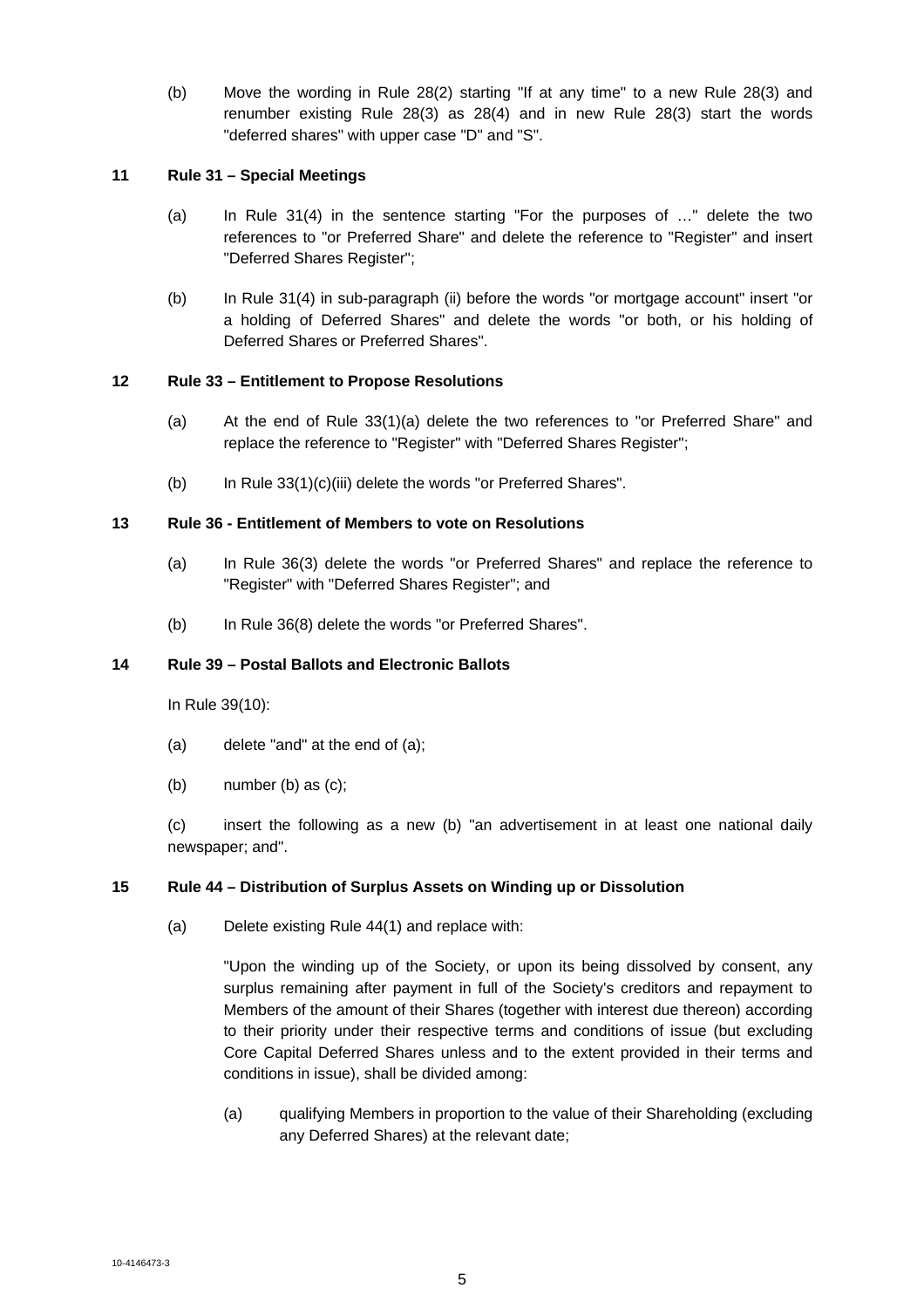- (b) holders of Deferred Shares (excluding Core Capital Deferred Shares) at the relevant date subject to, and in proportion to the amount specified in, or calculated by reference to, their terms and conditions of issue; and
- (c) holders of Core Capital Deferred Shares at the relevant date subject to, and in proportion to the amount specified in, or calculated by reference to, their terms and conditions of issue.

The relevant date is the earlier of either the date of notice of a winding-up or dissolution resolution or the date of presentation of a winding-up petition or such other date as may be specified by the insolvency official appointed with primary responsibility for the winding-up or dissolution of the Society.

If there are insufficient assets to repay all Members the amounts payable on their Shares in accordance with their terms and conditions of issue, no repayments shall be made in respect of any Deferred Share until after all other Members have been repaid in full.

(b) In Rule 44(2) before the word "date" insert "relevant", delete the words "of commencement of the distribution or winding-up" after the word "Shares" insert "(excluding any holding of Deferred Shares)."

# **16 Rule 47 – Sales of Deferred Shares or Preferred Shares of Untraceable Holder**

- (a) In the heading delete the words "or Preferred Shares":
- (b) Replace Rule 47(1) to (7) with the following:
	- "(1) The Society shall be entitled to sell for the best price reasonably obtainable a Deferred Share of a Member, or a Deferred Share to which a Person is entitled by means of transmission, if
		- (a) during the relevant period, the Society has made at least 3 interest payments or distributions in respect of a Deferred Share of the same class as the Deferred Share to be sold;
		- (b) during the relevant period, no interest or distribution payable in respect of the Deferred Share has been claimed;
		- (c) during the relevant period, all warrants or cheques in respect of the Deferred Share, sent to the address and in the manner provided by the Rules or the terms and conditions of issue of the Deferred Share for sending such payments, remain uncashed;
		- (d) during the relevant period, no communication has been received by the Society from the Member or the Person entitled by transmission to the Deferred Share;
		- (e) after expiry of the relevant period, the Society inserts advertisements in both a national newspaper and a newspaper circulating in the area in which the last known address of the Member or the Person entitled by transmission at which service of notices may be effected is located of its intention to sell the Deferred Share; and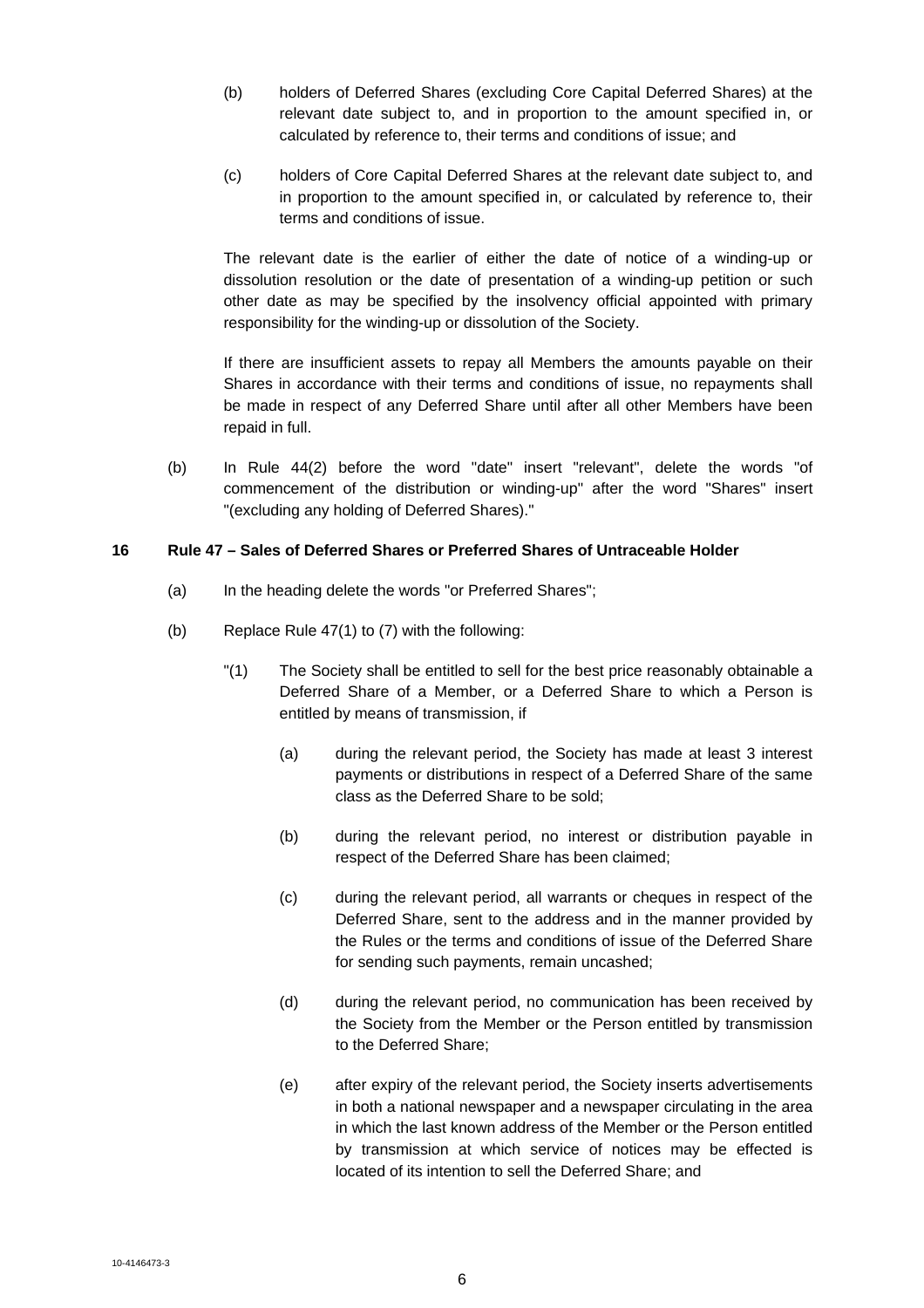- (f) during the period of three months following the publication of those advertisements and, after that period, until the exercise of the power to sell the Deferred Share, the Society has not received any communication from the Member or the Person entitled by transmission to the Deferred Shares.
- (2) For the purpose of paragraph (1) above, "the relevant period" means the period of twelve years immediately preceding the date of publication of the first of any advertisements pursuant to paragraph (1)(e) above.
- (3) To give effect to any sale under this Rule, the Board may appoint any Person to execute as transferor an instrument of transfer of the Deferred Share or take such other action as may be appropriate to effect such transfer and the instrument of transfer, or as the case may be such other action, shall be as effective as if it had been executed or taken by the registered holder of, or Person entitled by transmission to, the Deferred Share.
- (4) A purchaser shall not be bound to see to the application of the purchase moneys, nor shall his/her title to the Deferred Share be affected by any irregularity in, or invalidity of, the proceedings relating to the sale.
- (5) The Society shall account to the Member or other Person entitled to the Deferred Share for the net proceeds of sale and shall be deemed to be his/her debtor, and not a trustee for him/her, in respect thereof.
- (6) No interest shall be payable in respect of the net proceeds and the Society shall not be required to account for any moneys earned thereon.
- (7) Any moneys not accounted for to the Member or other Person entitled to the Deferred Share shall be carried to a separate account and shall be a permanent debt of the Society. Moneys carried to a separate account may be either employed in the business of the Society or invested in such manner (other than Shares in the Society) as the Board may from time to time think fit."

# **17 Rule 48 – Register and other records**

- (a) In the heading before the word "Register" add "Deferred Shares";
- (b) Replace Rule 48(1) to (4) with the following:
	- "(1) The Society shall maintain a Deferred Shares Register in which shall be entered the name and address of each holder of a Deferred Share. Transfers and other documents or instructions relating to or affecting the title of any Deferred Shares shall also be recorded in the Deferred Shares Register. No charge shall be made in respect of any entry in the Deferred Shares Register. The Deferred Shares Register shall be maintained at the Principal Office, or at such other place as the Board thinks fit.
	- (2) Every Person, within one month after becoming entered in the Deferred Shares Register as the holder of a Deferred Share (or within such other period as the terms and conditions of issue of the Deferred Shares may provide), shall, if he/she shall make a written request to the Society at the